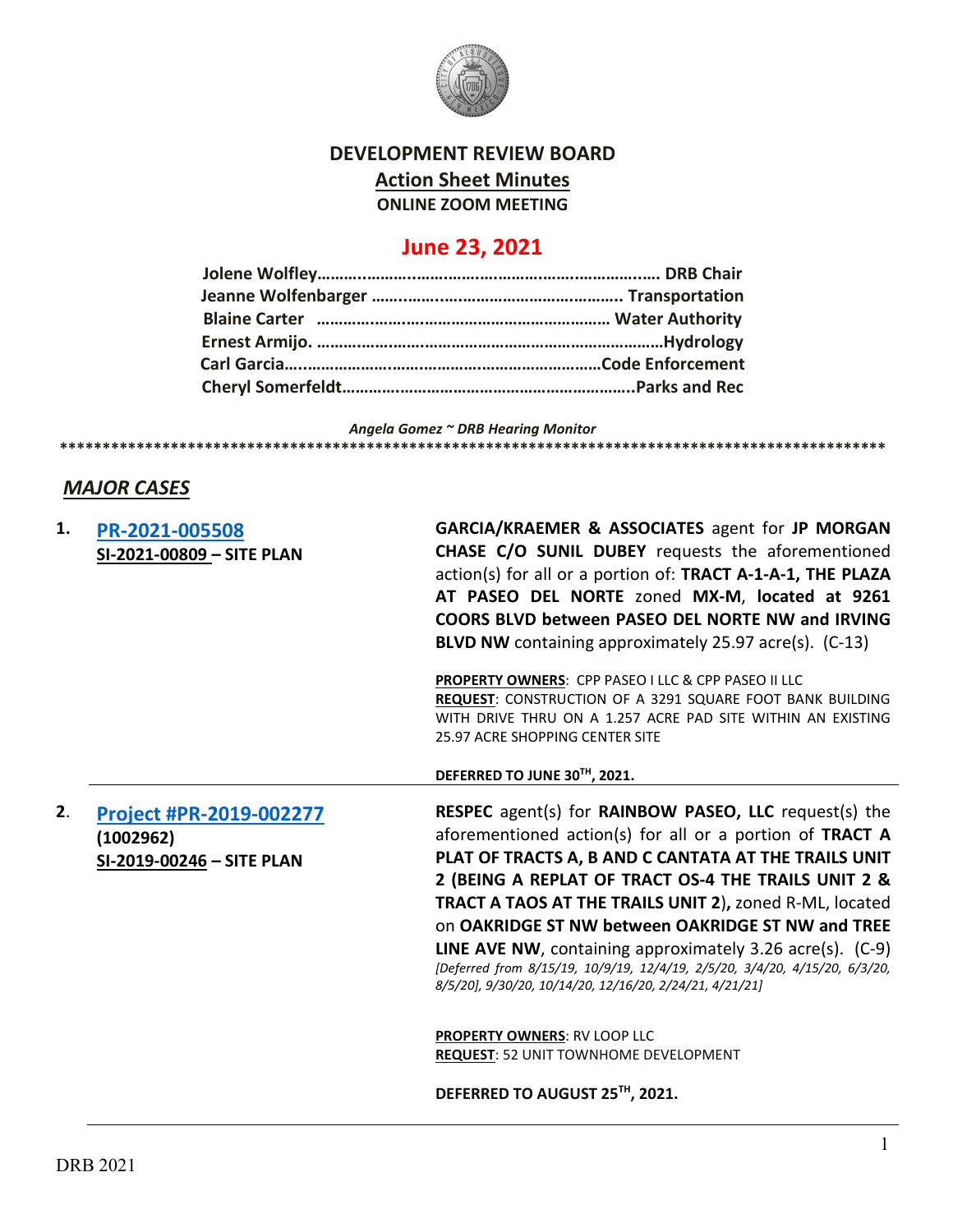# **3. [PR-2020-004138](http://data.cabq.gov/government/planning/DRB/PR-2020-004138/DRB%20Submittals/) SI-2021-00574- SITE PLAN DRB**

**JEEBS AND ZUZU LLC** agent for **MESA APARTMENTS LLC** requests the aforementioned action(s) for all or a portion of: **TRACT A-4**, **MESA DEL SOL INNOVATION PARK** zoned PC, located on **UNIVERSITY BLVD and BOBBY FOSTER RD SE** containing approximately 14.45 acre(s). (R-15 & R-16) *[Deferred from 5/19/21, 5/26/21]*

**PROPERTY OWNERS**: MESA APARTMENTS LLC/MDS INVESTMENTS LLC **REQUEST**: SITE PLAN DRB FOR 318 UNIT MULTI-FAMILY COMPLEX

**DEFERRED TO JULY 14TH, 2021.**

# **4. [PR-2018-001579](http://data.cabq.gov/government/planning/DRB/PR-2018-001579/DRB%20Submittals/) SI-2021-00304 – SITE PLAN SI-2021-00305 – SITE PLAN AMENDMENT**

**MODULUS ARCHITECTS INC. C/O ANGELA WILLIAMSON**  agent for **WINROCK PARTNERS LLC** requests the aforementioned action(s) for all or a portion of: **PARCEL Z FINAL PLAT PARCEL Z AND TRACTS A, D, E, F-1, G & H,**  zoned MX-H, located at **2100 LOUISIANA BLVD NW between INDIAN SCHOOL and I-40** containing approximately 28.8654 acre(s). (J-19)*[Deferred from 3/31/21, 4/28/21, 5/26/21]*

#### **PROPERTY OWNERS**: WINROCK PARTNERS LLC

**REQUEST**: SITE PLAN FOR NEW PARK CONCEPT TO INCLUDE WATERFEATURES, 2 INTERNAL PAD SITES FOR FUTURE USERS, 2 BUILDINGS ALONG DILLARDS. PARK INCLUDES KIDS PLAYING AREA, PATHS AND BRIDGES

#### **DEFERRED TO JUNE 30TH, 2021.**

### **5. [PR-2019-002821](http://data.cabq.gov/government/planning/DRB/PR-2019-002821/DRB%20Submittals/PR-2019-002821_June_9_2021/Application/SANDIA%20CC%20DRB%20PACKET%20rev5-07-21%20(1).pdf) SI-2021-00667 – SITE PLAN**

**BIRKIE AYER JR.** requests the aforementioned action(s) for all or a portion of: **LOT 2-A & 2-B**, **FRATERNAL ORDER OF POLICE** zoned NR-BP, located on **JEFFERSON ST NE between THE LANE AT 25 and JEFFERSON PLAZA NE** containing approximately 5.009 acre(s). (E-17) *[Deferred from 6/9/21]*

**PROPERTY OWNERS**: GROUP 1 REALTY INC. **REQUEST**: SITE PLAN DRB FOR PARKING LOT and 22,733 SQF COLLISION **CENTER** 

#### **DEFERRED TO JUNE 30th, 2021.**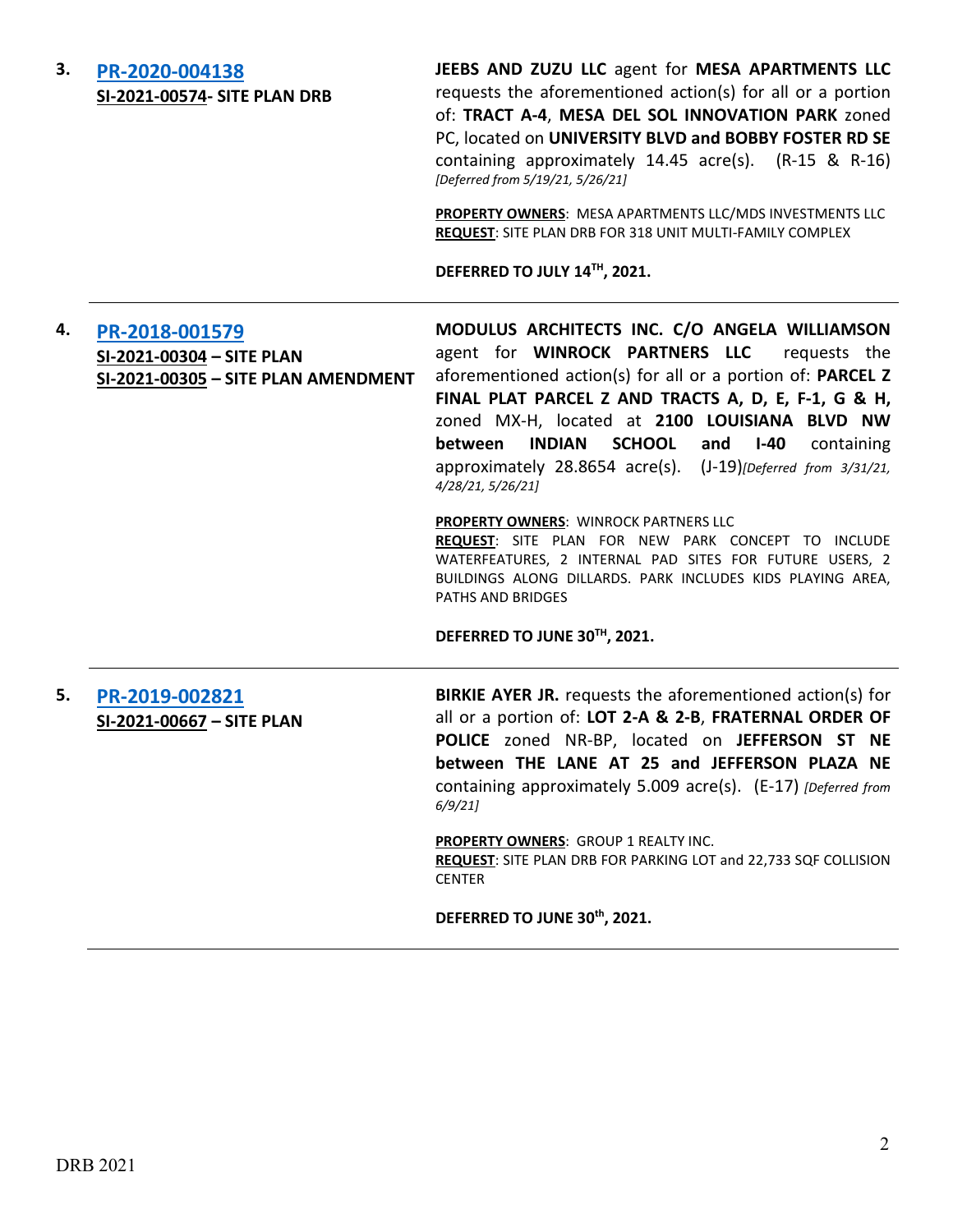| 6. | PR-2020-004747<br>SI-2021-00484 - SITE PLAN | TIERRA WEST, LLC agent for 98 <sup>TH</sup> & I-40 LAND LLC requests<br>the aforementioned action(s) for all or a portion of: TRACT<br>2 PLAT OF TRACTS 1 THRU 12, AVALON SUBDIVISION UNIT<br>5 zoned NR-BP, located on DAYTONA RD NW between I-40<br>and DAYTONA containing approximately 13.81 acre(s).<br>(J-9)[Deferred from 5/5/21, 5/19/21, 6/9/21, 6/16/21] |
|----|---------------------------------------------|--------------------------------------------------------------------------------------------------------------------------------------------------------------------------------------------------------------------------------------------------------------------------------------------------------------------------------------------------------------------|
|    |                                             | PROPERTY OWNERS: 98 <sup>th</sup> & I-40 LAND LLC<br>REQUEST: SUBDIVIDE INTO TWO TRACTS, SITE PLAN FOR TWO<br>BUILDINGS 9,800 SQF and 12,500 SQF for HEAVY VEHICLE &<br>EQUIPMENT REPAIR, SERVICING AND MAINTENANCE                                                                                                                                                |
|    |                                             | IN THE MATTER OF THE AFOREMENTIONED APPLICATION,<br>BEING IN COMPLIANCE WITH ALL APPLICABLE REQUIREMENTS<br>OF THE DPM AND THE IDO, THE DRB HAS APPROVED THE SITE<br><b>PLAN. FINAL SIGN-OFF IS DELEGATED TO PARKS AND</b>                                                                                                                                         |

**RECREATION FOR THE ADDITION OF A HYDRO-MULCH NOTE ON THE SITE PLAN AND FOR THE GENERAL NOTE CORRECTION TO REFERENCE "THE CITY OF ALBUQUERQUE", AND TO PLANNING FOR FINAL SIGN OFF.**

# *MINOR CASES*

| 7. | PR-2020-004747             | TIERRA WEST, LLC agent for 98TH & I-40 LAND LLC requests     |
|----|----------------------------|--------------------------------------------------------------|
|    | SD-2021-00117 - FINAL PLAT | the aforementioned action(s) for all or a portion of: TRACT  |
|    |                            | 2 PLAT OF TRACTS 1 THRU 12, AVALON SUBDIVISION UNIT          |
|    |                            | 5 zoned NR-BP, located on DAYTONA RD NW between I-40         |
|    |                            | and DAYTONA containing approximately 13.81 acre(s).          |
|    |                            | $(J-9)$                                                      |
|    |                            | PROPERTY OWNERS: 98 <sup>th</sup> & I-40 LAND LLC            |
|    |                            | <b>REQUEST: FINAL PLAT TO CREATE TWO LOTS</b>                |
|    |                            | IN THE MATTER OF THE AFOREMENTIONED APPLICATION,             |
|    |                            | BEING IN COMPLIANCE WITH ALL APPLICABLE REQUIREMENTS         |
|    |                            | OF THE DPM AND THE IDO, THE DRB HAS APPROVED THE FINAL       |
|    |                            | <b>PLAT. FINAL SIGN-OFF IS DELEGATED TO PLANNING FOR THE</b> |
|    |                            | APPLICATION NUMBER TO BE ADDED TO THE PLAT, THE AGIS         |
|    |                            | DXF FILE AND FOR THE RECORDED INFRASTRUCTURE                 |
|    |                            | <b>IMPROVEMENTS AGREEMENT.</b>                               |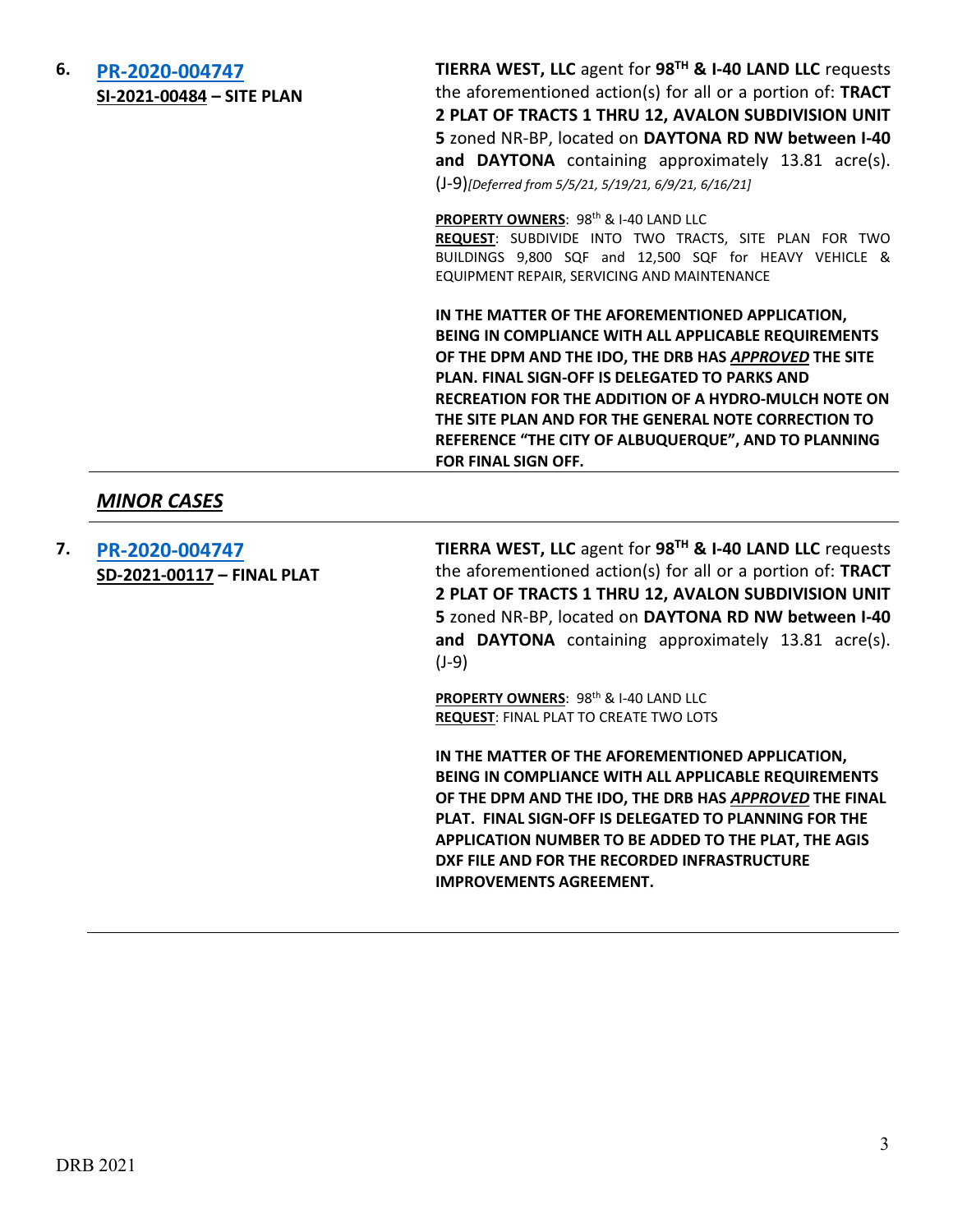| 8.  | PR-2019-004717<br>(OKA: PR-2019-003222)<br>SD-2021-00116 - PRELIMINARY/FINAL<br><b>PLAT</b> | <b>TRB HOLDINGS LLC</b> request(s) the aforementioned action(s)<br>for all or a portion of: LOTS 8-10 AND VACATED PORTION<br>OF CITY RIGHT OF WAY, BLOCK 3, PANORAMA ADDITION<br>zoned MX-M, located at 12701, 12712 & 12714 COPPER<br>AVE NE between CHELWOOD and TRAMWAY, containing<br>approximately 0.302 acre(s). (K-22)<br><b>PROPERTY OWNERS: TRB HOLDINGS LLC</b><br>REQUEST: RE-PLAT OF A CONSOLIDATION OF THREE LOTS WITH THE<br>SAME ZONING, AFTER VACATING A RIGHT OF WAY.<br>DEFERRED TO JUNE 30TH, 2021.   |
|-----|---------------------------------------------------------------------------------------------|--------------------------------------------------------------------------------------------------------------------------------------------------------------------------------------------------------------------------------------------------------------------------------------------------------------------------------------------------------------------------------------------------------------------------------------------------------------------------------------------------------------------------|
| 9.  | PR-2018-001695<br>SD-2021-00070 - PRELIMINARY/FINAL<br><b>PLAT</b>                          | NOVUS PROPERTIES LLC, MICHAEL MONTOYA, TRULA<br>HOWE requests the aforementioned action(s) for all or a<br>portion of TRACT B, FOUNTAIN HILLS PLAZA SUBDIVISION,<br>zoned NR-C, located on NUNZIO AVE NW between EAGLE<br>RANCH RD NW between EAGLE RANCH RD NW and VISTA<br>FUENTE RD NW, containing approximately 3.8568 acre(s).<br>(C-12)[Deferred from 4/14/21, 5/26/21]<br>PROPERTY OWNERS: NOVUS PROPERTIES LLC<br>REQUEST: FINAL PLAT TO SUBDIVIDE TRACT B INTO B1, B2, B3, B4<br>DEFERRED TO AUGUST 25TH, 2021. |
| 10. | PR-2019-002609<br>SD-2020-00217 - PRELIMINARY/FINAL<br><b>PLAT</b>                          | ARCH + PLAN LAND USE CONSULTANTS agent(s) for JABRE<br><b>INVESTMENTS LLC</b> request(s) the aforementioned action(s)<br>for all or a portion of: LOT 14, FLORAL GARDENS, zoned R-<br>1, located at 2454 ROSE NW between FLORAL RD and<br><b>SARITA AVE, containing approximately 0.4117 acre(s). (H-</b><br>13)[Deferred from 12/16/20, 1/27/21, 2/24/21, 3/31/21, 4/28/21, 5/19/21]<br>PROPERTY OWNERS: JABRE INVESTMENTS LLC<br><b>REQUEST: CREATE 2 LOTS FROM 1 EXITING LOT</b><br>DEFERRED TO JULY 28th, 2021.      |